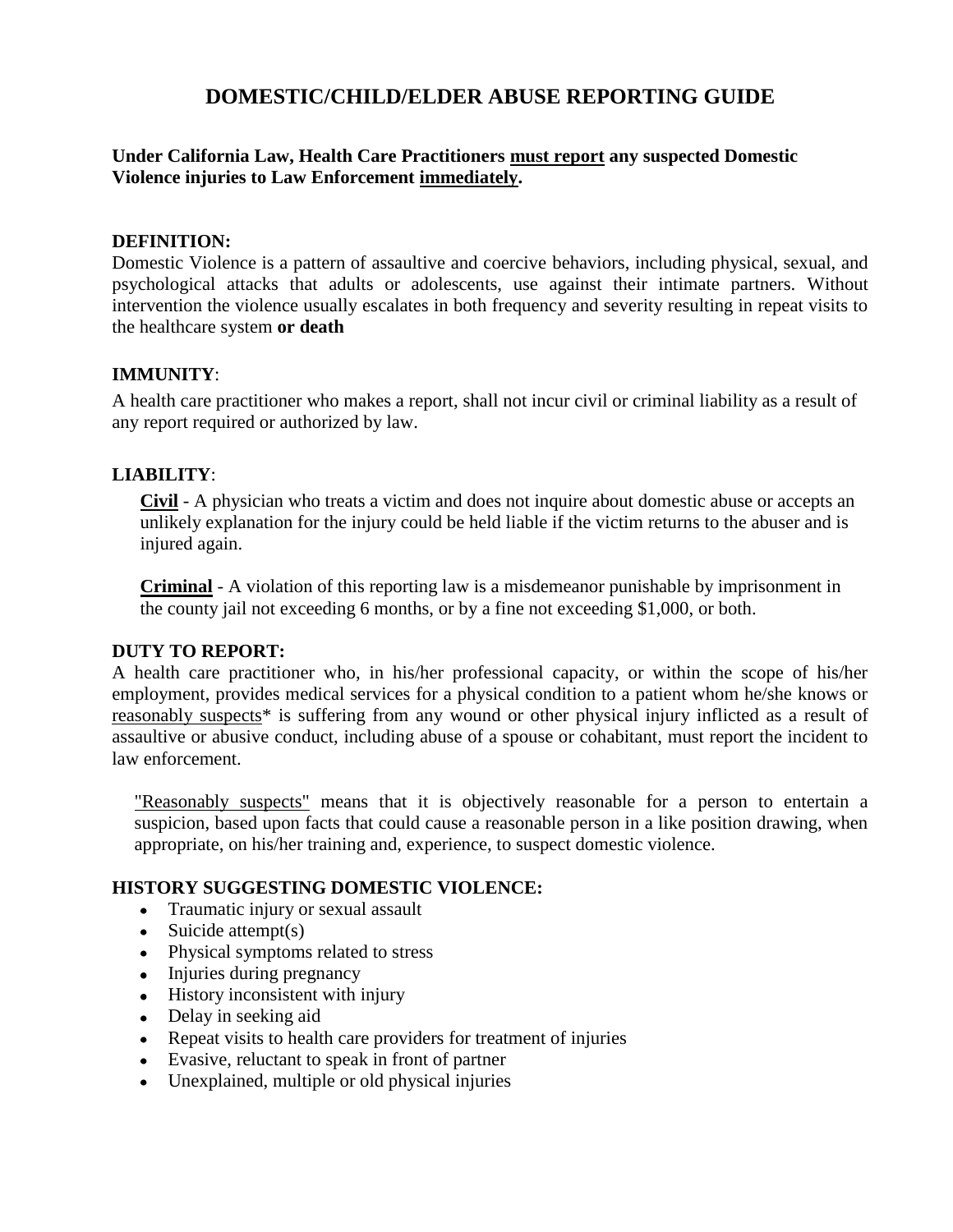### **VERBALLY REPORT: Contact the appropriate law enforcement agency immediately by phone**.

## **WRITTEN REPORT:**

Complete a *Suspected Violent Injury Report* form (provided by law enforcement) and submit it to that agency within two working days of receiving the information.

It is *recommended* you include in patient's medical records the following:

- Comments by patient regarding past domestic violence and/or name of person suspected of inflicting injury
- Map of body showing and identifying injuries
- Copy of law enforcement reporting form

### **ASK ABOUT DOMESTIC VIOLENCE:**

- Talk to the patient alone in a safe, private environment
- Use direct, simple questions such as:
	- o "Did someone cause these injuries? Who?"
	- o "Are you in a relationship with a person who physically hurts or threatens you?"

## **MAKE APPROPRIATE REFERRALS:**

It is highly recommended you refer the patient to local domestic violence services.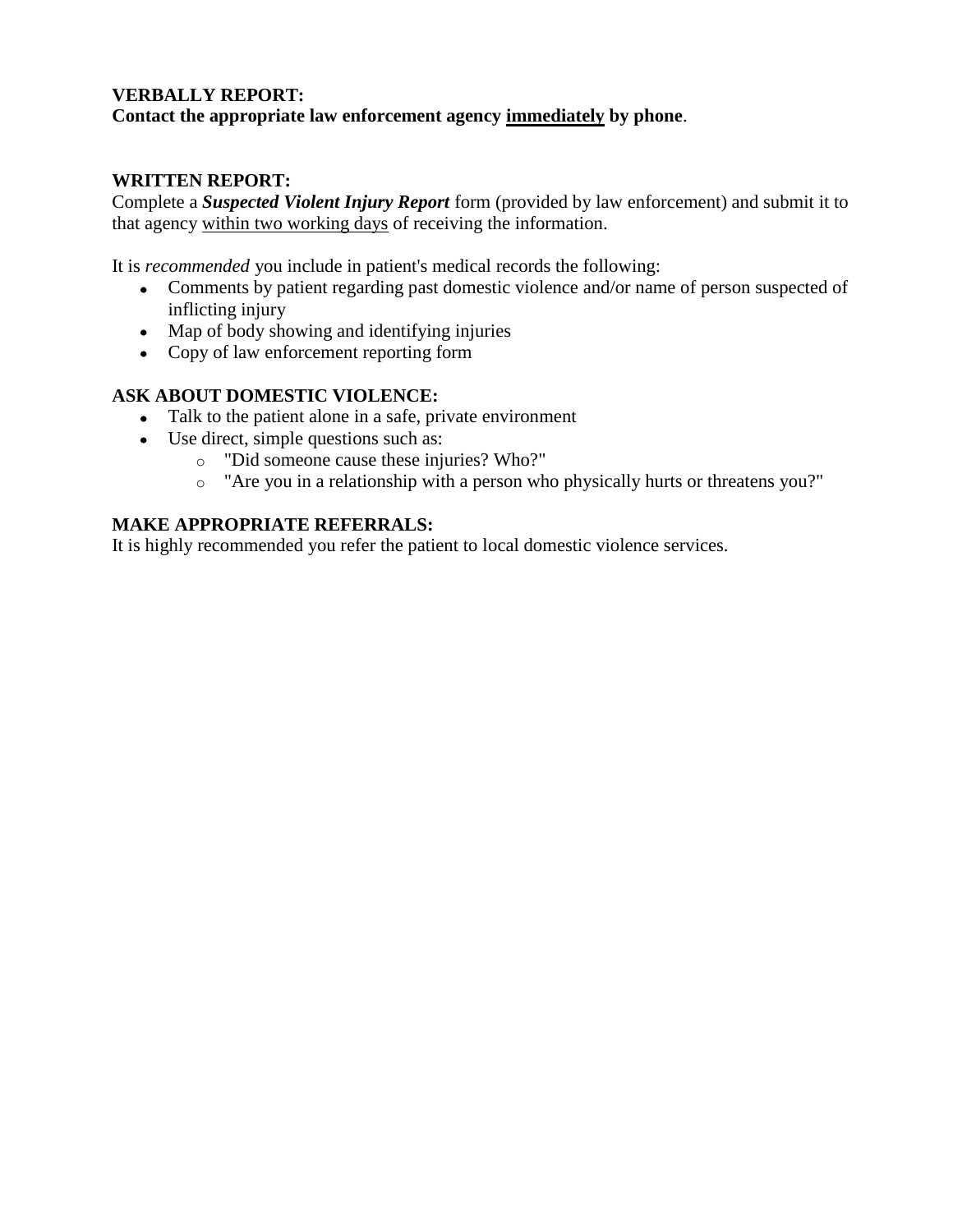# **DEPENDENT ADULT ABUSE REPORTING REQUIREMENTS**

California Welfare & Institutions Code §15632 requires all Community Clinics to provide this form to all clinic employees. Additionally, the law requires all employees to sign this form as a condition of employment. Once signed, the forms must be retained by the clinic.

California Welfare & Institutions Code § 15632 requires any care custodian, health practitioner, or employee of an adult protective services agency or a local law enforcement agency who has knowledge of, or observes, a dependent adult in his or her professional capacity, or within the scope of his or her employment, who he or she knows has been the victim of physical abuse, or who has injuries under circumstances which are consistent with abuse, where the dependent adult's statements indicate, or in the case of a person with developmental disabilities, where his or her statements or other corroborating evidence indicates that abuse has occurred, to report the known or suspected instance of physical abuse to an adult protective services agency or a local law enforcement agency immediately, or as soon as practically possible, by telephone and to prepare and send a written report thereof within 36 hours of receiving the information concerning the incident.

"Care custodian" means an administrator or an employee of any of the following public or private facilities: 1) Health facility; 2) Clinic; 3) Home health agency; 4) Educational institution; 5) Sheltered workshop; 6) Camp; 7) Respite care facility; 8) Residential care institution, including foster homes and group homes; 9) Community care facility; 10) Adult day care facility, including adult day health care facilities; 11) Regional center for persons with developmental disabilities; 12) Licensing worker or evaluator; 13) Public assistance worker; 14) Adult protective services agency; 15) Patient's rights advocate; 16) Nursing home ombudsmen; 17) Legal guardian or conservator; 18) Skilled nursing facility; 19) Intermediate care facility; 20) Local law enforcement agency; and 21) Any other person who provides goods and services necessary to avoid physical harm or mental suffering and who performs such duties.

"Health practitioner" means a physician and surgeon, psychiatrist, psychologist, dentist, resident, intern, podiatrist, chiropractor, licensed nurse, dental hygienist, marriage, family and child counselor, or any other person who is currently licensed under Division 2 (commencing with Section 500) of the Business and Professions Code, any certified emergency medical technician lor II, paramedic, a person certified pursuant to Division 2.5 (commencing with Section 1979) of the Health and Safety Code, or a psychological assistant registered pursuant to Section 2193 of the Business and Professions Code, a marriage, family and child counselor trainee, as defined in subdivision © of Section 4980.03 of the Business and Professions Code, or an unlicensed marriage, family and child counselor intern registered under Section 4980.44 of the Business and Professions Code, a state or county public health employee who treats a dependent adult for any condition, a coroner, or a religious practitioner who diagnoses, examines or treats dependent adults.

I certify that I have read and understand this statement and will comply with my obligations under the dependent adult abuse reporting law.

Dated: \_\_\_\_\_\_\_\_\_\_\_\_\_\_\_\_\_\_\_\_\_\_\_\_\_\_\_\_\_\_\_

Signature

\_\_\_\_\_\_\_\_\_\_\_\_\_\_\_\_\_\_\_\_\_\_\_\_\_\_\_\_\_\_\_\_\_\_\_\_\_\_

\_\_\_\_\_\_\_\_\_\_\_\_\_\_\_\_\_\_\_\_\_\_\_\_\_\_\_\_\_\_\_\_\_\_\_\_\_\_